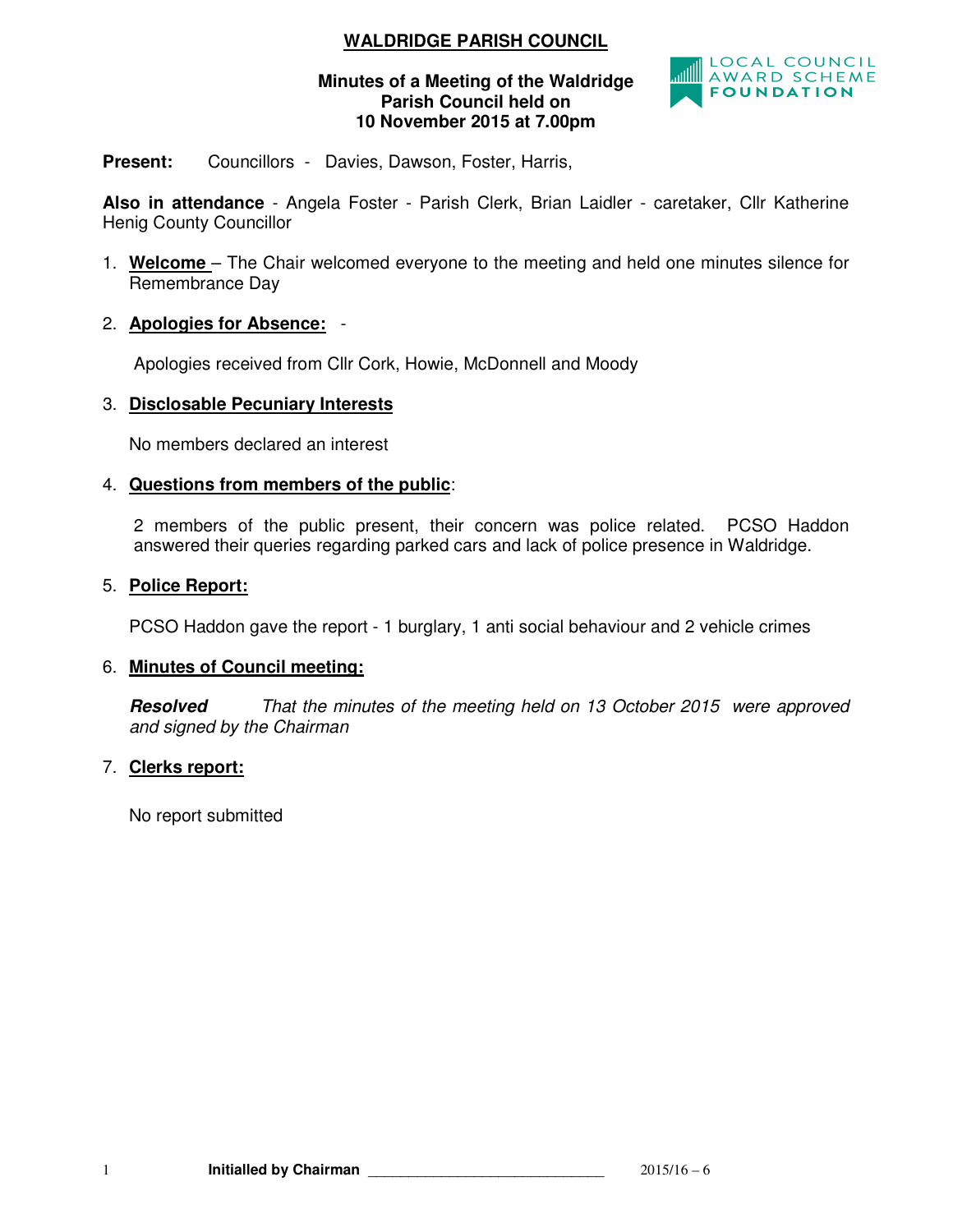## 8. **Parish Matters and on-going items**

## a) **Planning applications received**

## **To consider any planning applications received after the agenda was published.**

DM/15/03166/FPA 111 Warkworth Drive Chester-le-Street DH2 3TW Demolition of conservatory and erection of single storey rear extension

**Resolved:** To recommend approval

- b) **To consider any planning applications received after the agenda was published.** 
	- No applications received
- c) **County Councillors report** Cllr Henig submitted her report covering:

**Road Safety** - Speed limit scheme / Street lighting

**Local Environment** - Flytipping CCTV

**Other -** Car parking scheme / Birch View playground / Lumiere / Lights Switch On

**Resolved:** Report noted - street lighting and parking to be placed on next agenda

d) **Action plan -** The clerk distributed for consideration

**Resolved:** It was agreed to contact Rangers to see if work can start on the nature trail.

e) **Draft budget -** The Clerk distributed the budget for consideration, changes were made and approved

**Resolved:** All items were agreed ready to be approved at December meeting.

f) **Improvements to kitchen -** As per action plan - quote received for work to be carried out

**Resolved:** It was agreed to get work done in January, accepting the quote of £626 as contractor previously used.

g) **Fitness equipment / Millennium Green / goal posts monthly inspections –** The equipment has been inspected. Nothing to report. The probation team have been clearing the branches and paths.

**Resolved:** Report noted.

h) **Clippings** - the Clerk recommended sending clippings out after Xmas due to the delay in the award evening.

**Resolved:** It was agreed to send out in January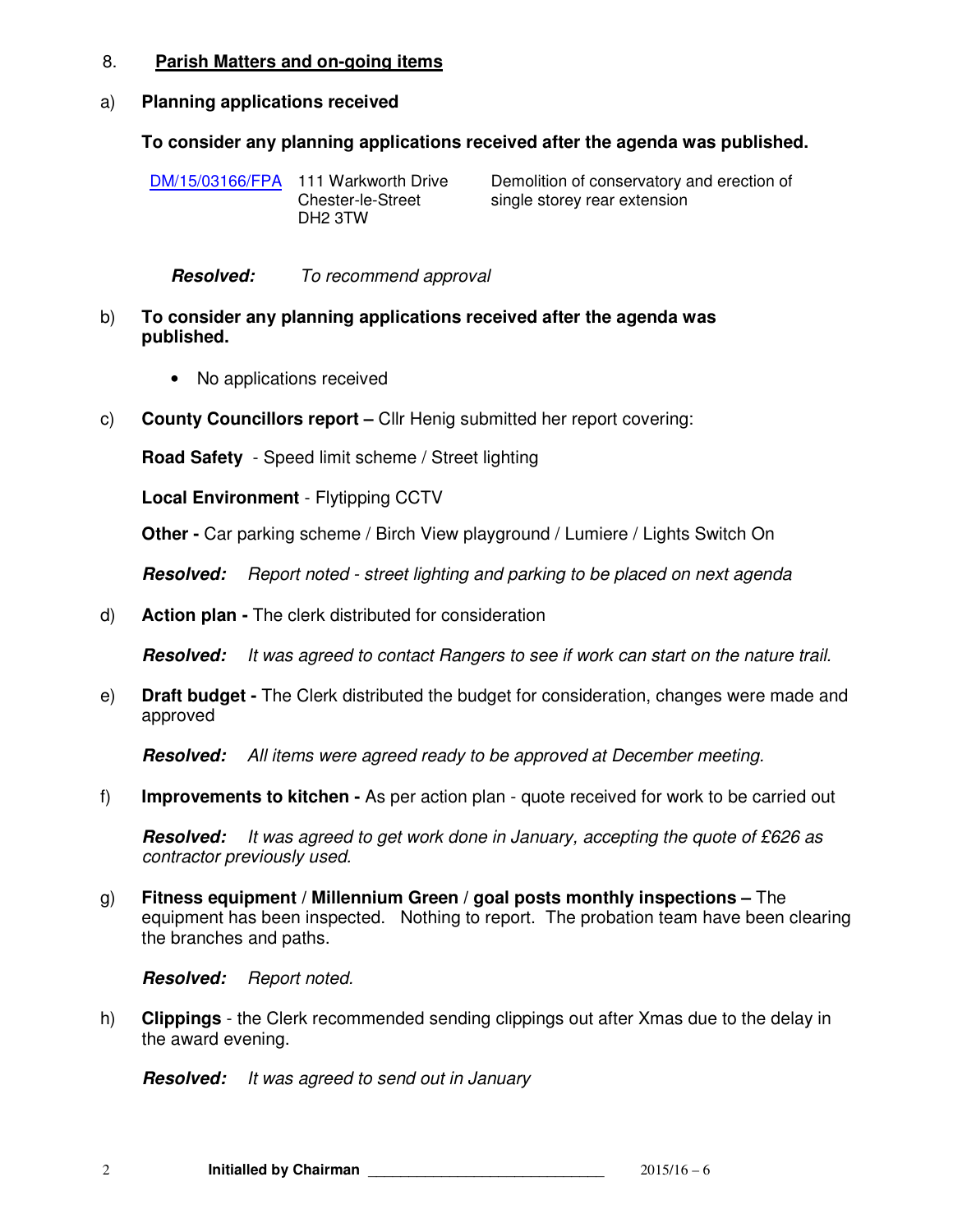i) **Gazebo -** It was suggested purchasing one further gazebo for the funday.

**Resolved:** It was agreed to purchase at cost of £74.99

j) **Hoop on Millennium Green -** 3 quotes received

**Resolved:** It was agreed to purchase from AMV at cost of £1,128 and install immediately

k) **Award evening** - A new date of 16 December was suggested.

**Resolved:** It was agreed to go with this date, the Clerk to arrange

l) **Trees on Millennium Green** - 3 quotes received, ranging from £450 - £1,560

**Resolved:** It was agreed to employ Durham ARB and get work done immediately at the cost of £1560. It was agreed to have a monthly inspections programme for maintenance to be carried out regularly. To ask Chris for costs to carry this out.

- m) **Moving sign on C11** No further information as present. The Clerk to arrange a further quote and site meeting with planning.
- n) **Cars parked on grass verges**  The police will arrange letter drops, the Clerk to contact DCC to see if they are responsible.
- o) **Timetable of events** CDALC forthcoming events (if any)
	- Reminder of Standards free training available 18th November
	- Regional conference 9 March the Clerk requested attendance. No costs received as yet.

**Resolved:** Several members and Clerk booked onto Standards training. All agreed the Clerk to attend conference

# p) **Correspondence received**

- Funding opportunity from Tesco- this was discussed but decided against, unless it is local to Chester le Street. The Clerk to check out.
- q) **Correspondence received after agenda published** (to note only)
	- Allotments have water leak, they wished to confirm the Parish are responsible. Which as land owners they agreed they are.

# r) **Waldridge in Bloom working group update –**

- Cllr Cork not in attendance, no update
- s) **AAP forum updates** 
	- Nothing to report
- t) **Urgent issues for noting** (Clerk to use delegated powers if necessary) **and any items Councillors wish to agenda for next meeting**